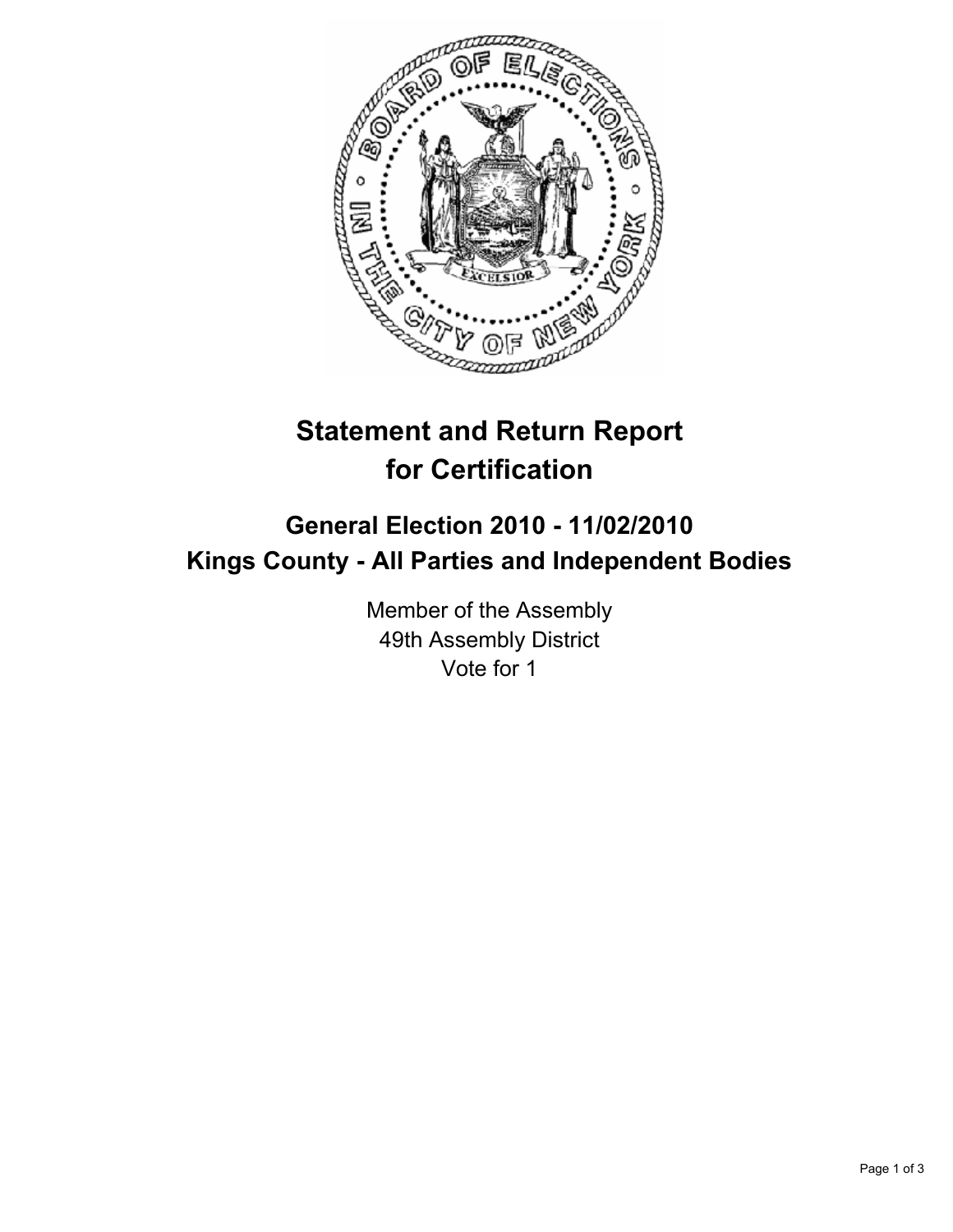

## **Assembly District 49**

| <b>PUBLIC COUNTER</b>                 | 12,779         |
|---------------------------------------|----------------|
| <b>EMERGENCY</b>                      | 0              |
| ABSENTEE/MILITARY                     | 318            |
| <b>AFFIDAVIT</b>                      | 159            |
| <b>Total Ballots</b>                  | 13,316         |
| PETER J ABBATE JR. (DEMOCRATIC)       | 6,690          |
| PETER E CIPRIANO (REPUBLICAN)         | 3,987          |
| PETER J ABBATE JR. (INDEPENDENCE)     | 416            |
| PETER E CIPRIANO (CONSERVATIVE)       | 672            |
| PETER J ABBATE JR. (WORKING FAMILIES) | 310            |
| DOV HIKIND (WRITE-IN)                 | 1              |
| DOV HINKIND (WRITE-IN)                | $\overline{2}$ |
| JUAN PENA (WRITE-IN)                  | 1              |
| LUARETIA REGINA POTTER (WRITE-IN)     | 4              |
| LUCRETIA REGINA POTTER (WRITE-IN)     | 104            |
| LUCRETIA REGINA-POTTER (WRITE-IN)     | 1              |
| WILLIAM COLTON (WRITE-IN)             | $\overline{2}$ |
| YITTY SPERBER (WRITE-IN)              | 1              |
| <b>Total Votes</b>                    | 12,191         |
| Unrecorded                            | 1,125          |